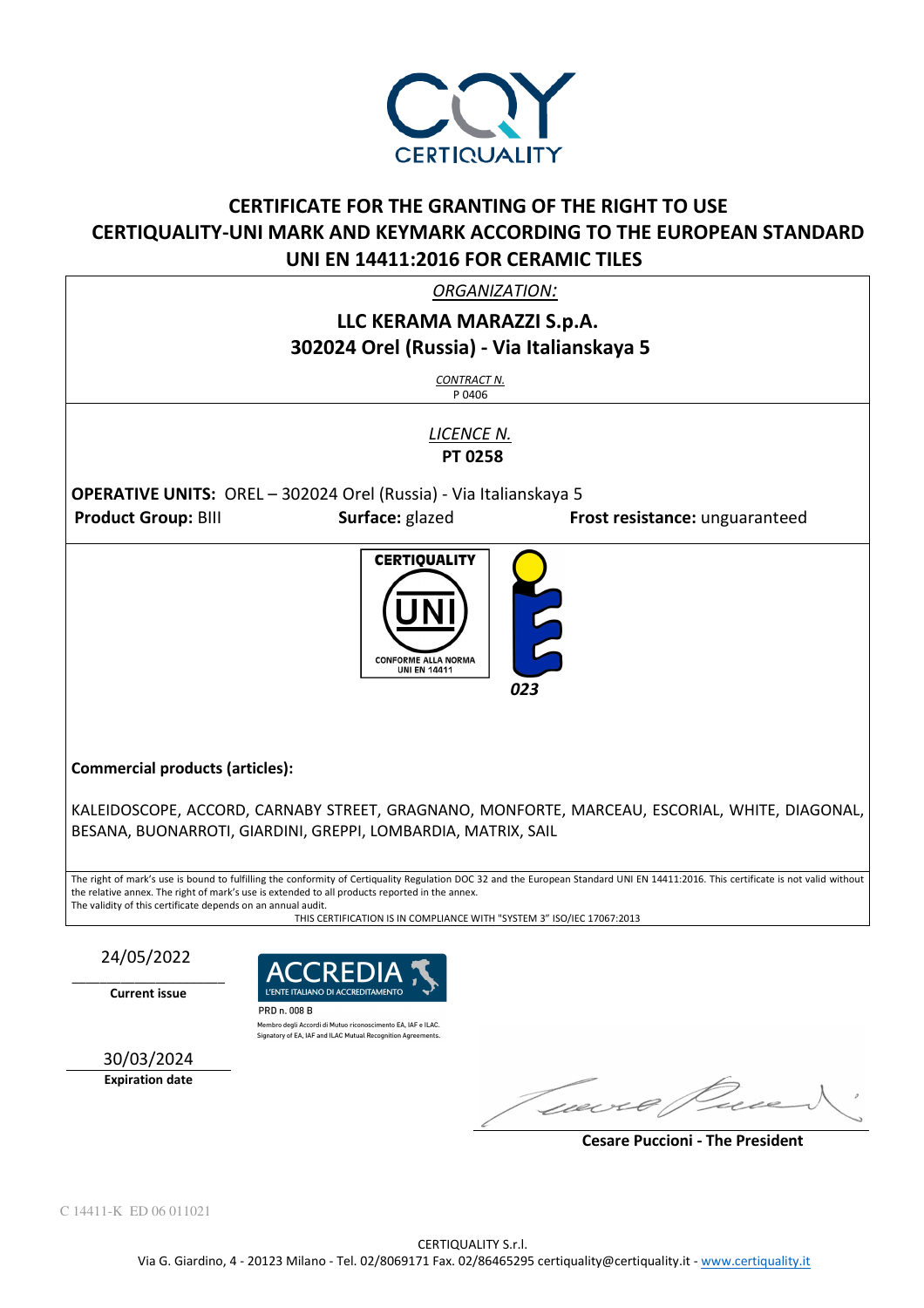### **ANNEX TO CERTIFICATE PT 0258 Page 1 to 6**

**ON CONSIDER** 

**CERTIQUALITY** <u>(UNI)</u>

This annex is not valid without the relevant certificate. The right of mark's use is extended to all products reported in the annex.

| <b>COMMERCIAL PRODUCT (ARTICLES)</b> |                            | SIZE/CODE         |                       |  |  |  |  |
|--------------------------------------|----------------------------|-------------------|-----------------------|--|--|--|--|
| $\mathbf{1}$                         | <b>BESANA</b>              | 25x75 cm          | 25x75 cm              |  |  |  |  |
|                                      |                            | $(9 \text{ mm})$  | (11 mm)               |  |  |  |  |
|                                      | Light grey (matt glaze)    | 12136R            | 12151R                |  |  |  |  |
|                                      | Grey (matt glaze)          | 12137R            | 12152R                |  |  |  |  |
|                                      | Beige (matt glaze)         | 12138R            | 12153R                |  |  |  |  |
| $\overline{2}$                       | <b>BUONARROTI</b>          | 30X89,5 cm        | 30X89,5 cm            |  |  |  |  |
|                                      |                            | $(11$ mm $)$      | $(13,5 \, \text{mm})$ |  |  |  |  |
|                                      | White (matt glaze)         | 13097R            | 13107R                |  |  |  |  |
|                                      | Dark grey (matt glaze)     | 13098R            | 13108R                |  |  |  |  |
| 3                                    | <b>GIARDINI</b>            | 40x120 cm         |                       |  |  |  |  |
|                                      | $(10 \text{ mm})$          |                   |                       |  |  |  |  |
|                                      | beige light (shiny glaze)  | 14023R            |                       |  |  |  |  |
|                                      | dark grey (shiny glaze)    | 14024R            |                       |  |  |  |  |
|                                      | green (shiny glaze)        | 14025R            |                       |  |  |  |  |
| 4                                    | <b>GREPPI</b>              | 40x120 cm         | 40x120 cm             |  |  |  |  |
|                                      |                            | $(10 \text{ mm})$ | $(12 \text{ mm})$     |  |  |  |  |
|                                      | Black (shiny glaze)        | 14026R            | 14035R                |  |  |  |  |
|                                      | White (shiny glaze)        |                   | 14034R                |  |  |  |  |
| 5                                    | <b>LOMBARDIA</b>           | 25x40 cm          |                       |  |  |  |  |
|                                      | $(8 \text{ mm})$           |                   |                       |  |  |  |  |
|                                      | White (matt glaze)         | 6397              |                       |  |  |  |  |
|                                      | Grey (matt glaze)          | 6398              |                       |  |  |  |  |
|                                      | Dark grey (matt glaze)     | 6399              |                       |  |  |  |  |
|                                      | Black (matt glaze)         | 6400              |                       |  |  |  |  |
|                                      | Beige (matt glaze)         | 6401              |                       |  |  |  |  |
| 6                                    | <b>KALEIDOSCOPE</b>        | 20x20 cm          |                       |  |  |  |  |
|                                      | $(6,9 \, mm)$              |                   |                       |  |  |  |  |
|                                      | White (matt glaze)         | 5009              |                       |  |  |  |  |
|                                      | Bright yellow (matt glaze) | 5109              |                       |  |  |  |  |
|                                      | Ash grey (matt glaze)      | >5183             |                       |  |  |  |  |
|                                      | Beige grey (matt glaze)    | 5179              |                       |  |  |  |  |
|                                      | Iron grey (matt glaze)     | 5180              |                       |  |  |  |  |
|                                      | Graphite (matt glaze)      | 5182              |                       |  |  |  |  |
|                                      | Blue (matt glaze)          | 5113              |                       |  |  |  |  |

**Current Issue: 24/05/2022 Certiquality S.r.l. - The President** *and <i>lieure finality S.r.l.*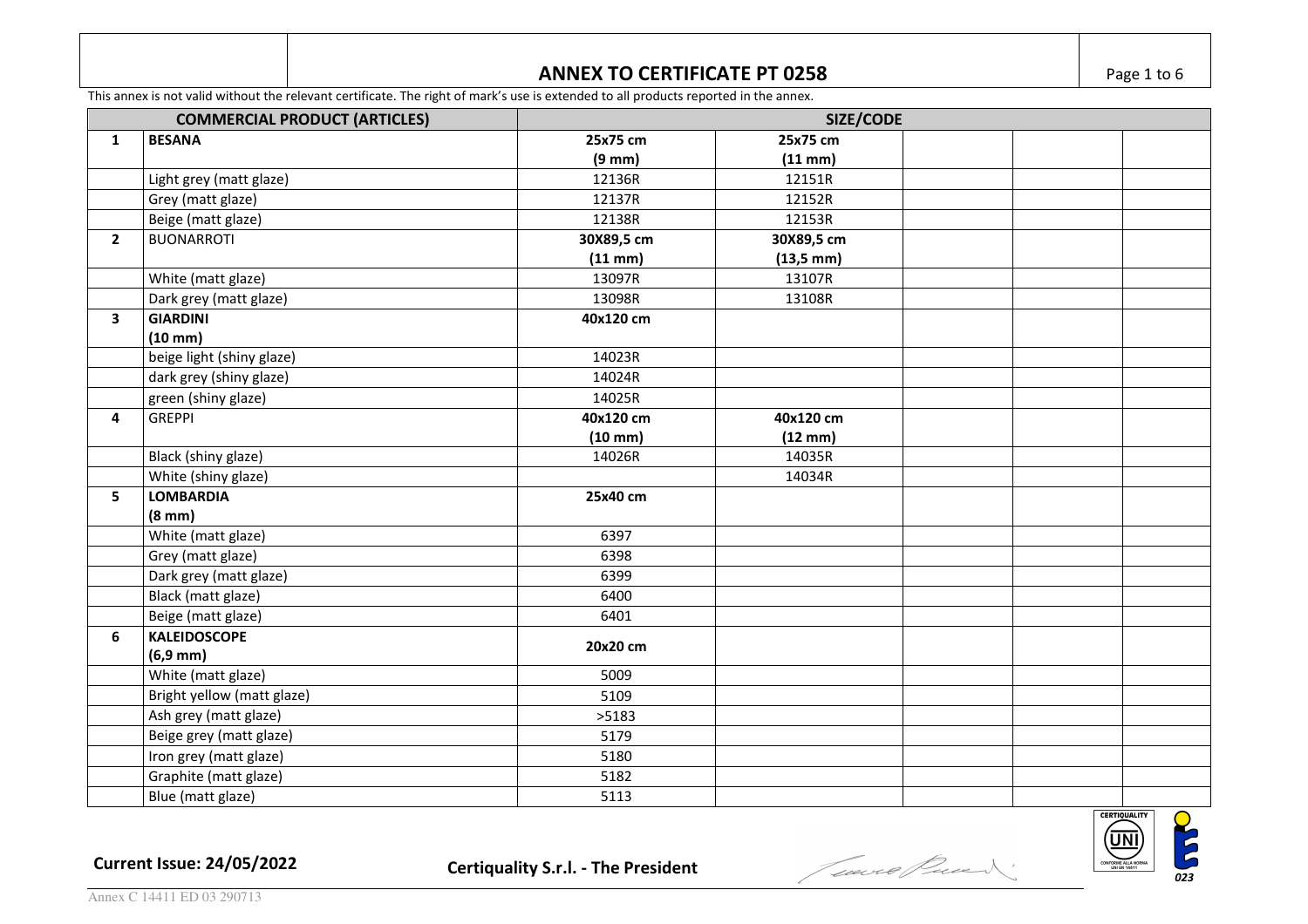#### **ANNEX TO CERTIFICATE PT 0258 Page 2 to 6**

This annex is not valid without the relevant certificate. The right of mark's use is extended to all products reported in the annex.

|                | Light blue (matt glaze)           | 5099        |  |  |
|----------------|-----------------------------------|-------------|--|--|
|                | Sky blue (matt glaze)             | 5112        |  |  |
|                | Red (matt glaze)                  | 5107        |  |  |
|                | Orange (matt glaze)               | 5108        |  |  |
|                | Light green (matt glaze)          | 5110        |  |  |
|                | Green (matt glaze)                | 5111        |  |  |
|                | Black (matt glaze)                | 5115        |  |  |
|                | Sand (matt glaze)                 | 5181        |  |  |
|                | Peach (matt glaze)                | 5177        |  |  |
| $\overline{7}$ | <b>ACCORD</b>                     | 8,5x28,5 cm |  |  |
|                | $(9,2 \text{ mm})$                |             |  |  |
|                | White chamfer (shiny glaze)       | 9010        |  |  |
|                | Light beige chamfer (shiny glaze) | 9011        |  |  |
|                | Green chamfer (shiny glaze)       | 9012        |  |  |
|                | Dark green chamfer (shiny glaze)  | >9013       |  |  |
|                | Grey chamfer (shiny glaze)        | 9014        |  |  |
|                | Dark grey chamfer (shiny glaze)   | 9015        |  |  |
| 8              | <b>MATRIX</b>                     | 20x40 cm    |  |  |
|                | $(8 \text{ mm})$                  |             |  |  |
|                | Light grey (matt glaze)           | >22010      |  |  |
|                | Grey (matt glaze)                 | 22011       |  |  |
|                | Dark grey (matt glaze)            | >22012      |  |  |
|                | Beige (matt glaze)                | >22013      |  |  |
| 9              | <b>CARNABY STREET</b>             | 20x40 cm    |  |  |
|                | $(8 \text{ mm})$                  |             |  |  |
|                | White ()                          | 22006       |  |  |
|                | Dark grey (matt glaze)            | 22002       |  |  |
|                | Light grey (matt glaze)           | 22003       |  |  |
|                | Grey (matt glaze)                 | 22004       |  |  |
|                | Beige (matt glaze)                | 22005       |  |  |
| 10             | <b>SAIL</b>                       | 20x40 cm    |  |  |
|                | $(8 \text{ mm})$                  |             |  |  |
|                | White (shiny glaze)               | >22000R     |  |  |
|                |                                   |             |  |  |



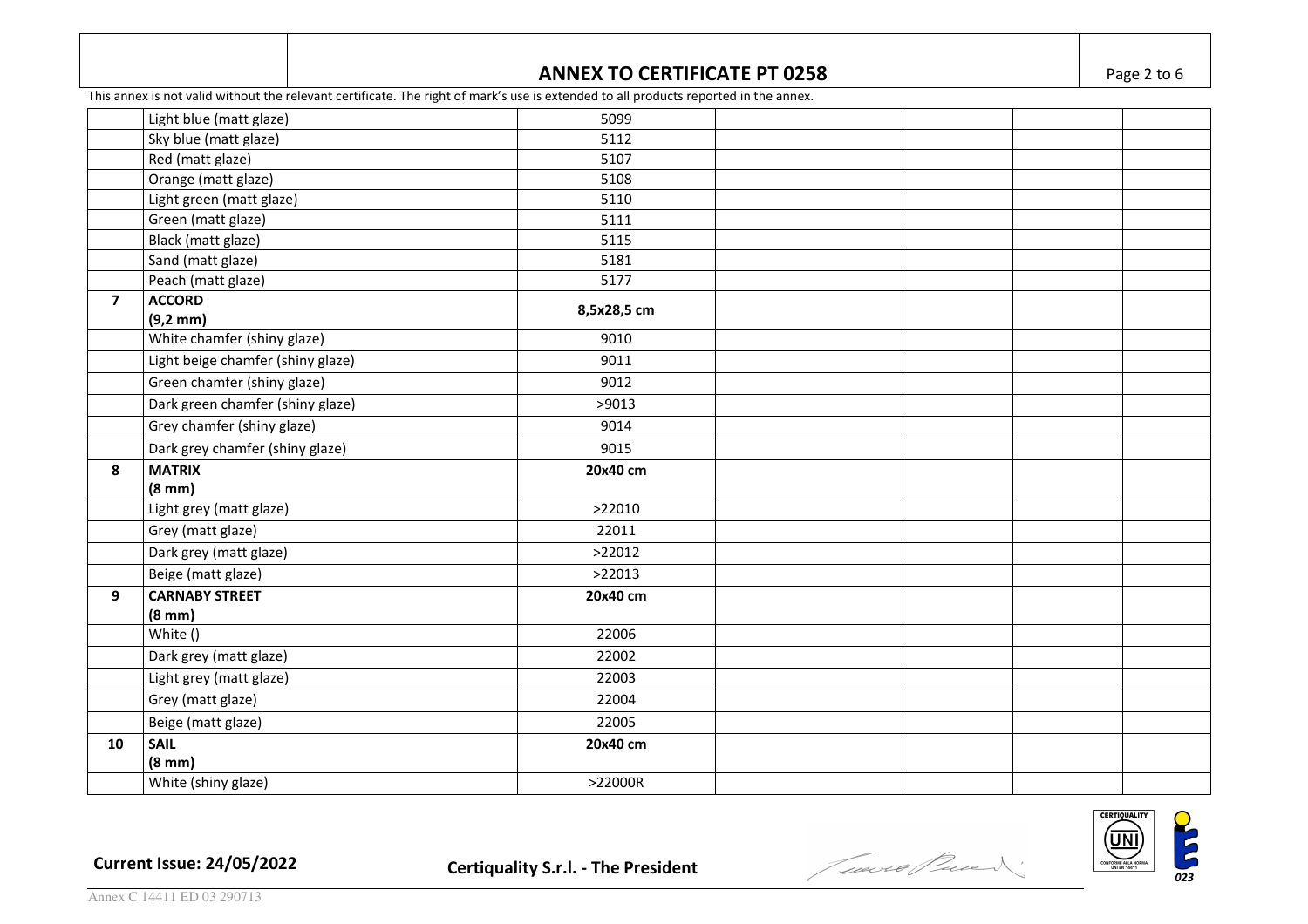#### **ANNEX TO CERTIFICATE PT 0258 Page 3 to 6**

This annex is not valid without the relevant certificate. The right of mark's use is extended to all products reported in the annex.

|    | White (matt glaze)                     |                  | 22001R                                       |                  |                                                 |            |                  |               |
|----|----------------------------------------|------------------|----------------------------------------------|------------------|-------------------------------------------------|------------|------------------|---------------|
| 11 | <b>GRAGNANO</b>                        |                  | 7,4X15 cm                                    |                  |                                                 |            |                  |               |
|    | $(9,2 \, mm)$                          |                  |                                              |                  |                                                 |            |                  |               |
|    | White chamfer (shiny glaze)            |                  | >16032                                       |                  |                                                 |            |                  |               |
|    | Black chamfer (shiny glaze)            |                  | 16033                                        |                  |                                                 |            |                  |               |
| 12 | <b>MONFORTE</b>                        | 20x120 cm        |                                              | 40x120 cm        |                                                 | 40x120 cm  |                  |               |
|    |                                        |                  | $(10$ mm $)$                                 |                  | $(10$ mm $)$                                    |            |                  |               |
|    | White (shiny glaze)                    |                  | 31000R                                       |                  | 14000R                                          |            |                  |               |
|    | White (matt glaze)                     |                  | 31001R                                       |                  | 14010R                                          |            |                  |               |
|    | Beige (matt glaze)                     |                  |                                              |                  | 14005R                                          |            |                  |               |
|    | Light green (matt glaze)               |                  |                                              |                  | 14006R                                          |            |                  |               |
|    | Pink (matt glaze)                      |                  |                                              |                  | 14007R                                          |            |                  |               |
| 13 | <b>MARCEAU</b>                         |                  | 30x60 cm                                     |                  |                                                 |            |                  |               |
|    | $(9 \text{ mm})$                       |                  |                                              |                  |                                                 |            |                  |               |
|    | White rectified (matt glaze)           |                  | 11120R                                       |                  |                                                 |            |                  |               |
|    | Grey rectified (matt glaze)            |                  | 11121R                                       |                  |                                                 |            |                  |               |
|    | Beige rectified (matt glaze)           |                  | 11122R                                       |                  |                                                 |            |                  |               |
|    | Grey structure rectified (matt glaze)  |                  | 11123R<br>$>11124R$<br>11132R<br>11138R      |                  |                                                 |            |                  |               |
|    | Beige structure rectified (matt glaze) |                  |                                              |                  |                                                 |            |                  |               |
|    | White structure rectified (matt glaze) |                  |                                              |                  |                                                 |            |                  |               |
|    | Pink structure rectified (matt glaze)  |                  |                                              |                  |                                                 |            |                  |               |
| 14 | <b>ESCORIAL</b>                        |                  | 20x120 cm<br>$(10,5 \, \text{mm})$<br>31002R |                  | 40x120 cm<br>$(10,5 \, \text{mm})$<br>$>14012R$ |            |                  |               |
|    | $(10 \text{ mm})$                      |                  |                                              |                  |                                                 |            |                  |               |
|    | Grey (matt glaze)                      |                  |                                              |                  |                                                 |            |                  |               |
|    | Beige (matt glaze)                     |                  | 31003R                                       |                  | 14014R                                          |            |                  |               |
| 15 | <b>WHITE</b>                           | 20x50 cm         | 25x40 cm                                     | 30x60 cm         | 20x40 cm                                        | 30x89,5 cm | 15x 40 cm        | 15x 40 cm     |
|    |                                        | $(8 \text{ mm})$ | $(8 \text{ mm})$                             | $(9 \text{ mm})$ | $(8 \text{ mm})$                                | (11mm)     | $(8 \text{ mm})$ | $(9,5 \, mm)$ |
|    | (shiny glaze)                          | 7000T            | 6600                                         | 11000TR          | 22000                                           | 13000R     | 15000            | 15075         |
|    | (matt glaze)                           | 7071T            | 6269                                         | 11037TR          | 22001                                           | 13031R     | 15079            | 15080         |
| 16 | <b>DIAGONAL</b>                        | 25x75 cm         | 25x75 cm                                     |                  |                                                 |            |                  |               |
|    |                                        | $(11$ mm $)$     | $(9 \text{ mm})$                             |                  |                                                 |            |                  |               |
|    | White (matt glaze)                     | 12119R           | 12125R                                       |                  |                                                 |            |                  |               |
|    | Red (matt glaze)                       | >12120R          |                                              |                  |                                                 |            |                  |               |
|    | Black (matt glaze)                     | 12121R           |                                              |                  |                                                 |            |                  |               |

**Current Issue: 24/05/2022 Certiquality S.r.l. - The President** *and <i>Correst Carried Correst in the President*